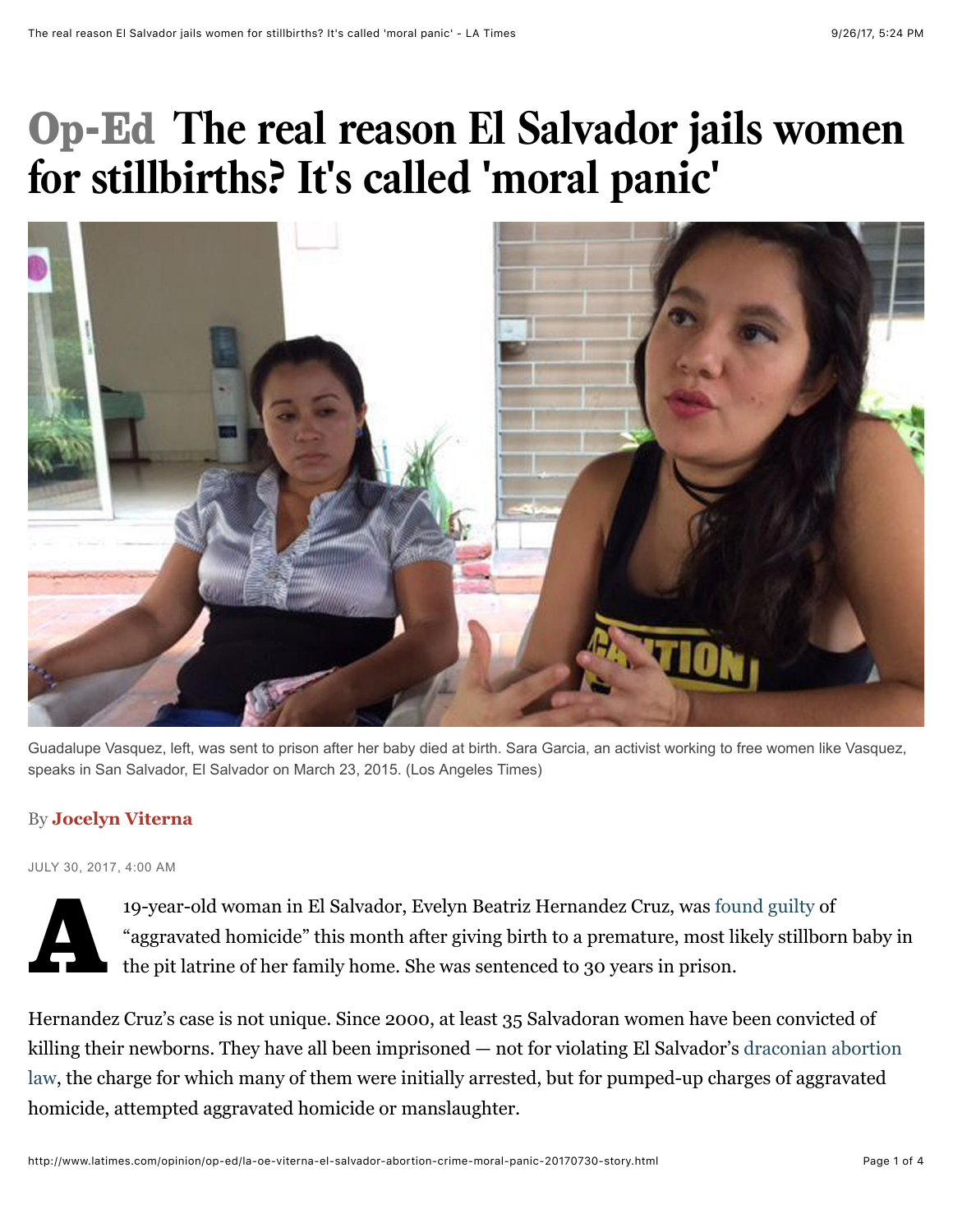All of these women gave birth unexpectedly, often prematurely, and without medical support. All reported that their newborns were either born dead or died shortly after delivery due to circumstances beyond their control. The women who were convicted of aggravated homicide received sentences of 25 to 40 years in prison. The few convicted of attempted aggravated homicide — because their babies survived — received sentences of 12 to 15 years.

Activists offer competing explanations for why women like Hernandez Cruz are charged with homicide and imprisoned in El Salvador. On one side, abortion rights advocates and human-rights organizations such as Amnesty International [argue](https://www.amnesty.org/en/latest/news/2017/07/el-salvador-rape-survivor-sentenced-to-30-years-in-jail-under-extreme-anti-abortion-law/) that the country's abortion law, which criminalizes abortion in all circumstances, is the main culprit driving the prosecutions. Get rid of the law, they imply, and you get rid of the problem. On the other side, antiabortion activists insist that Hernandez Cruz and the other women really did murder their babies — that the circumstances surrounding the alleged stillbirths are fabrications created by what they call the "pro-abortion lobby" as part of a campaign to change El Salvador's abortion law.

# 66<br>ba

### The Salvadoran authorities routinely and flagrantly disregarded evidence in order to pursue guilty verdicts — grist for the panic mill.

In my view, understanding these cases requires going beyond the debate about El Salvador's abortion law and grasping a larger phenomenon at play. As a sociologist, I have reviewed the court papers for 20 cases in which Salvadoran women were convicted of aggravated homicide of their newborns, soliciting expertise from forensic pathologists, obstetricians and legal scholars when needed. My analysis has uncovered extensive evidence of a sociological concept known as "moral panic."

The South African sociologist Stanley Cohen introduced the idea of moral panic in 1972 to describe a collective hysteria that can erupt when societies undergo a period of upheaval that threatens to transform traditional power relations. Moral panic works to reimpose the traditional social order by targeting as villains, or "folk devils," the marginalized group that appears to be gaining power. Such villains are often charged by the media and other powerful institutions with harming innocent, defenseless victims. States typically respond to moral panic by adopting punitive laws to punish the group.

In the 1990s, the decade before it started incarcerating women for stillbirths, El Salvador was in the early throes of such an upheaval. The country had recently emerged from a 12-year civil war. As a condition of United Nations-brokered peace accords, the political elite was required to share the Legislative Assembly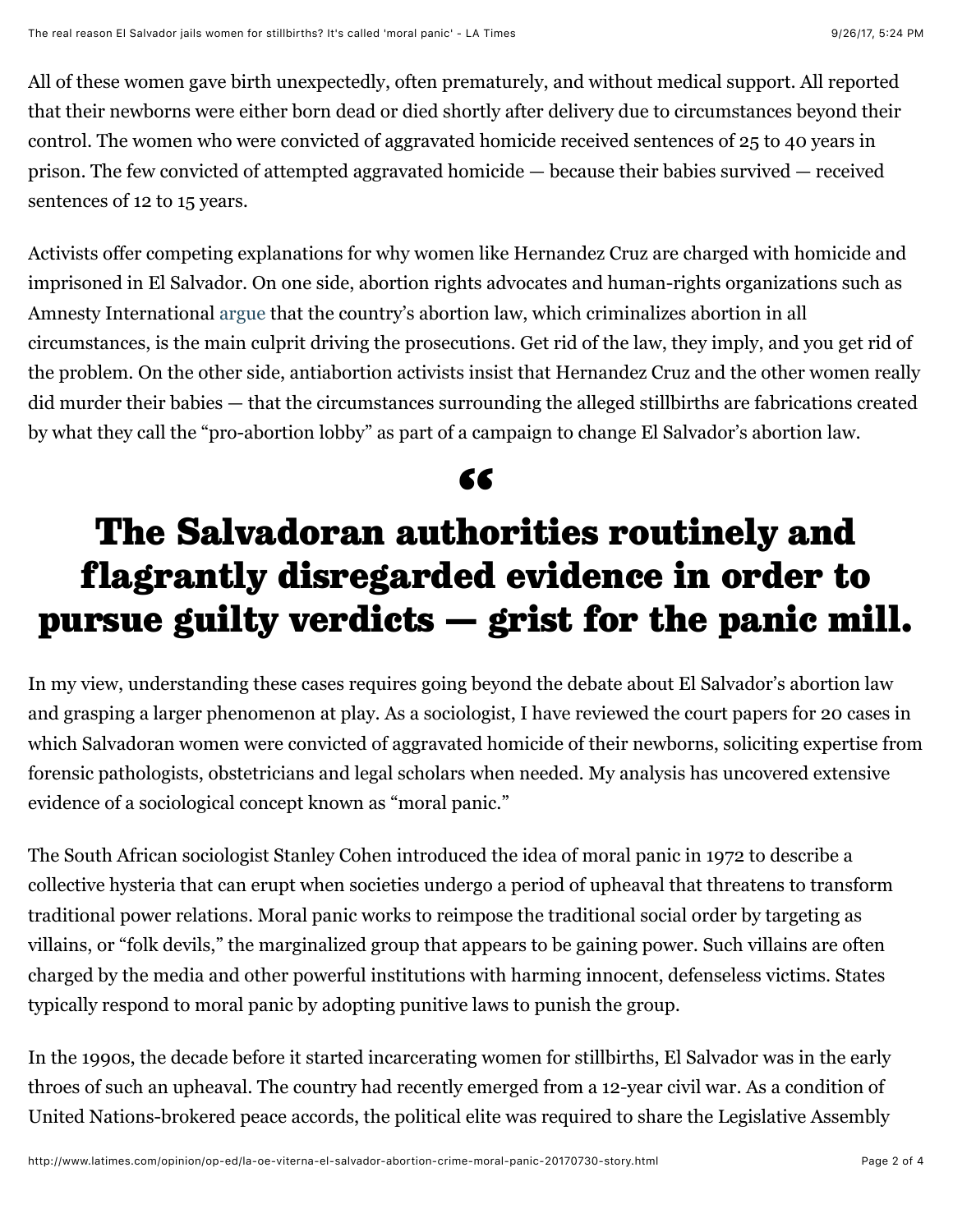with the same leftist insurgents it had fought in the war. Right-wing political groups seized on antiabortion rhetoric as a uniquely effective means of demonizing the newly powerful left as antifamily and antireligion.

Working with the local Catholic Church, these right-wing political parties eventually collaborated to pass the abortion ban in 1997, followed by a constitutional amendment in 1999 requiring the state to protect human life from the moment of conception.

According to Cohen's theory, the media plays a crucial role in whipping up moral panic. In El Salvador, mainstream media outlets went into overdrive to foment the frenzy over abortion, calling on the state to do more to capture homicidal mothers and using the words "abortion" and "homicide" interchangeably. One newspaper article reported that "the number of newborns being thrown into latrines, trash receptacles, or vacant lots by their own mothers is alarming." Often, such articles did not cite a single case to support their claims, yet offered provocative descriptions of the evil women who carried out the crimes. "They are human beings who only lived the nine months that they were in their mothers' wombs," reported one newspaper. "Upon birth, they await the sweet hands of a mother, but what they find instead are the talons of soulless women."

It is in this larger context that these heavy prison sentences must be understood. In the 20 cases I examined, the Salvadoran authorities routinely and flagrantly disregarded evidence in order to pursue guilty verdicts grist for the panic mill.

Police and government lawyers failed to acknowledge the possibility of an unanticipated birth and consistently argued that women like Hernandez Cruz "launched" or "threw" their newborns into the latrine. Forensic specialists used unreliable tests and flawed reasoning to conclude that the babies were killed, even when their own autopsies documented fetal anomalies that were likely to have caused natural stillbirths. In the few cases where an infant did appear to have been subjected to a violent death, officials investigated only the mother, ignoring evidence that pointed to other possible suspects. Most glaring, Salvadoran judges excluded information that would have supported the women's testimony, accepting unexplainable inconsistencies in the forensic reports or prosecutors' arguments, and offering presumptions rather than evidence in determining guilt.

In the case of Hernandez Cruz, authorities flouted the defendant's plausible account of events. Hernandez Cruz was only 30 weeks pregnant when she gave birth. She said that she had not realized she was pregnant because she had experienced regular vaginal bleeding and interpreted this as menstruation. When she began having painful stomach cramps, she went to the outhouse, expecting to have a bowel movement.

Legal and medical experts say there is no reason to doubt Hernandez Cruz's story. A surprising number of